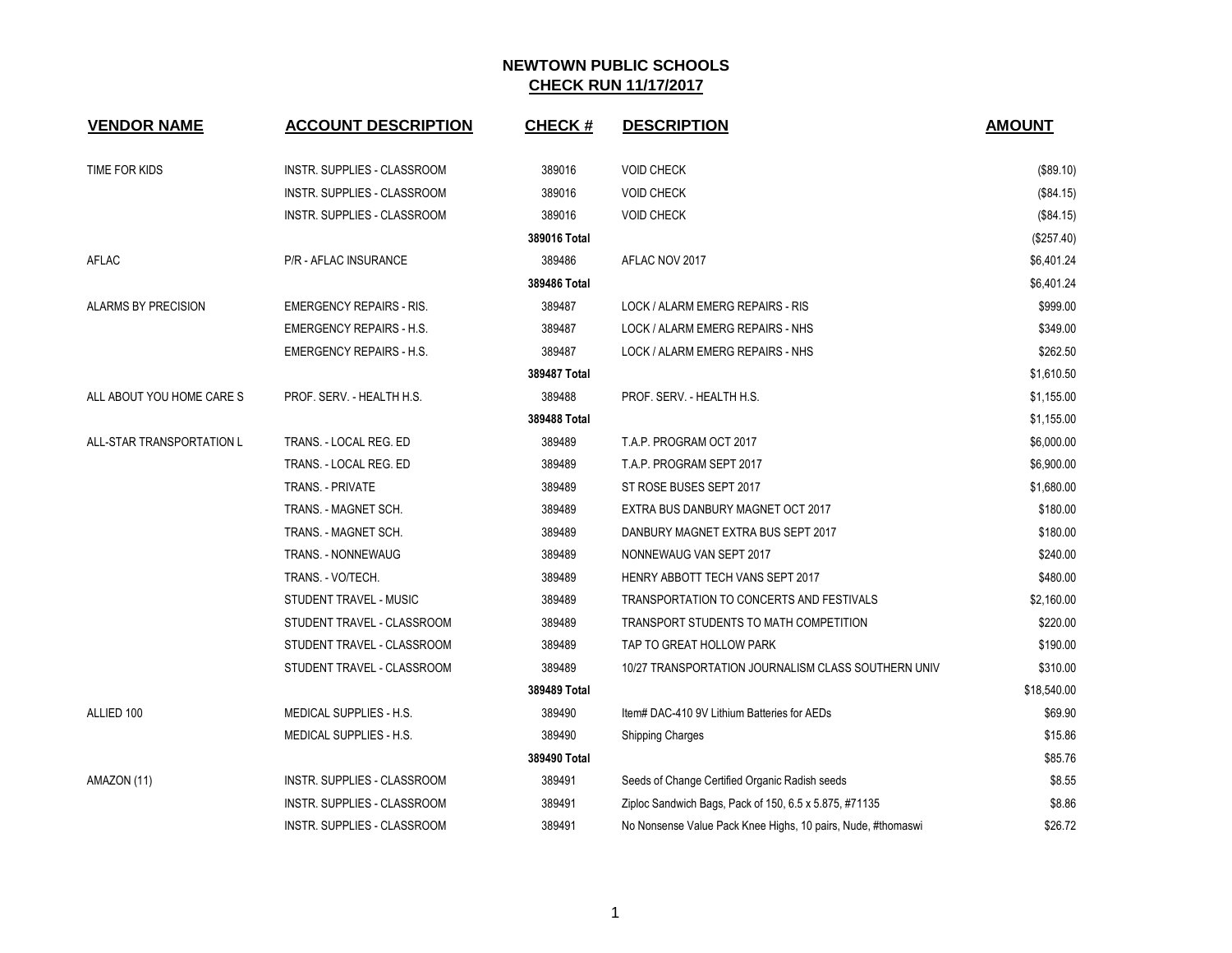| <b>VENDOR NAME</b>        | <b>ACCOUNT DESCRIPTION</b>       | <b>CHECK#</b> | <b>DESCRIPTION</b>                                   | <b>AMOUNT</b> |
|---------------------------|----------------------------------|---------------|------------------------------------------------------|---------------|
| AMAZON (11)               | INSTR. SUPPLIES - CLASSROOM      | 389491        | Scotts Turf Builder Quick Fix Mix, 3 lbs., #10161800 | \$16.85       |
|                           | INSTR. SUPPLIES - CLASSROOM      | 389491        | Standard Empty Clear Replacement CD Jewel Boxes      | \$57.66       |
|                           |                                  | 389491 Total  |                                                      | \$118.64      |
| AMAZON (17)               | INSTR. SUPPLIES - SP. ED. PREK-8 | 389492        | SUPPLIES FOR SPEC ED                                 | \$96.93       |
|                           | OTHER SUPPLIES - STAFF DEVELOP.  | 389492        | NGSS supplies for District Grade 2                   | \$764.48      |
|                           | OTHER SUPPLIES - STAFF DEVELOP.  | 389492        | NGSS supplies for District Grade 2                   | \$44.58       |
|                           | OTHER SUPPLIES - STAFF DEVELOP.  | 389492        | NGSS supplies for District Grade 2                   | \$7.43        |
|                           | OTHER SUPPLIES - STAFF DEVELOP.  | 389492        | NGSS supplies for District Grade 2                   | \$54.15       |
|                           | OTHER SUPPLIES - STAFF DEVELOP.  | 389492        | NGSS supplies for District Grade 2                   | \$1,352.22    |
|                           | OTHER SUPPLIES - STAFF DEVELOP.  | 389492        | NGSS supplies for District Grade 2                   | \$14.86       |
|                           | OTHER SUPPLIES - STAFF DEVELOP.  | 389492        | NGSS supplies for District Grade 2                   | \$303.94      |
|                           | OTHER SUPPLIES - STAFF DEVELOP.  | 389492        | NGSS supplies for District Grade 2                   | \$58.39       |
|                           | OTHER SUPPLIES - STAFF DEVELOP.  | 389492        | NGSS supplies for District Grade 2                   | \$66.87       |
|                           | OTHER SUPPLIES - STAFF DEVELOP.  | 389492        | NGSS supplies for District Grade 2                   | \$7.43        |
|                           | OTHER SUPPLIES - STAFF DEVELOP.  | 389492        | NGSS Grade 2 Electric Timers                         | \$582.72      |
|                           | OTHER SUPPLIES - STAFF DEVELOP.  | 389492        | NGSS SUPPLIES FOR DISTRICT 1                         | \$471.68      |
|                           | OTHER SUPPLIES - STAFF DEVELOP.  | 389492        | <b>NGSS SUPPLIES FOR DISTRICT 1</b>                  | \$15.15       |
|                           | OTHER SUPPLIES - STAFF DEVELOP.  | 389492        | <b>NGSS SUPPLIES FOR DISTRICT 1</b>                  | \$296.46      |
|                           |                                  | 389492 Total  |                                                      | \$4,137.29    |
| AMERICAN RED CROSS        | STAFF TRAIN. - HEALTH ADMIN.     | 389493        | CPR/FIRST AID TRAINING 2017/18                       | \$27.00       |
|                           | STAFF TRAIN. - HEALTH ADMIN.     | 389493        | CPR/FIRST AID TRAINING 2017/18                       | \$81.00       |
|                           |                                  | 389493 Total  |                                                      | \$108.00      |
| AQUARION WATER COMPANY OF | WATER - M.G.                     | 389494        | <b>WATER 200330675 FIRE LINE</b>                     | \$173.24      |
|                           | WATER - H.S.                     | 389494        | <b>WATER 200327318 FIRE LINE</b>                     | \$173.24      |
|                           | WATER - H.S.                     | 389494        | WATER 200328345 436. THOU GAL                        | \$2,680.50    |
|                           | WATER - H.S.                     | 389494        | WATER 200328870 429. THOU GAL                        | \$2,634.04    |
|                           |                                  | 389494 Total  |                                                      | \$5,661.02    |
| ARC-O-ROOTER LLC          | <b>EMERGENCY REPAIRS - GEN.</b>  | 389495        | USE CAMERA ON WASTE LINES                            | \$225.00      |
|                           |                                  | 389495 Total  |                                                      | \$225.00      |
| ARTISTIC DESIGNS LLC      | <b>EMERGENCY REPAIRS - M.S.</b>  | 389496        | TREE REMOVAL - STORM DAMAGE - NMS                    | \$3,000.00    |
|                           |                                  | 389496 Total  |                                                      | \$3,000.00    |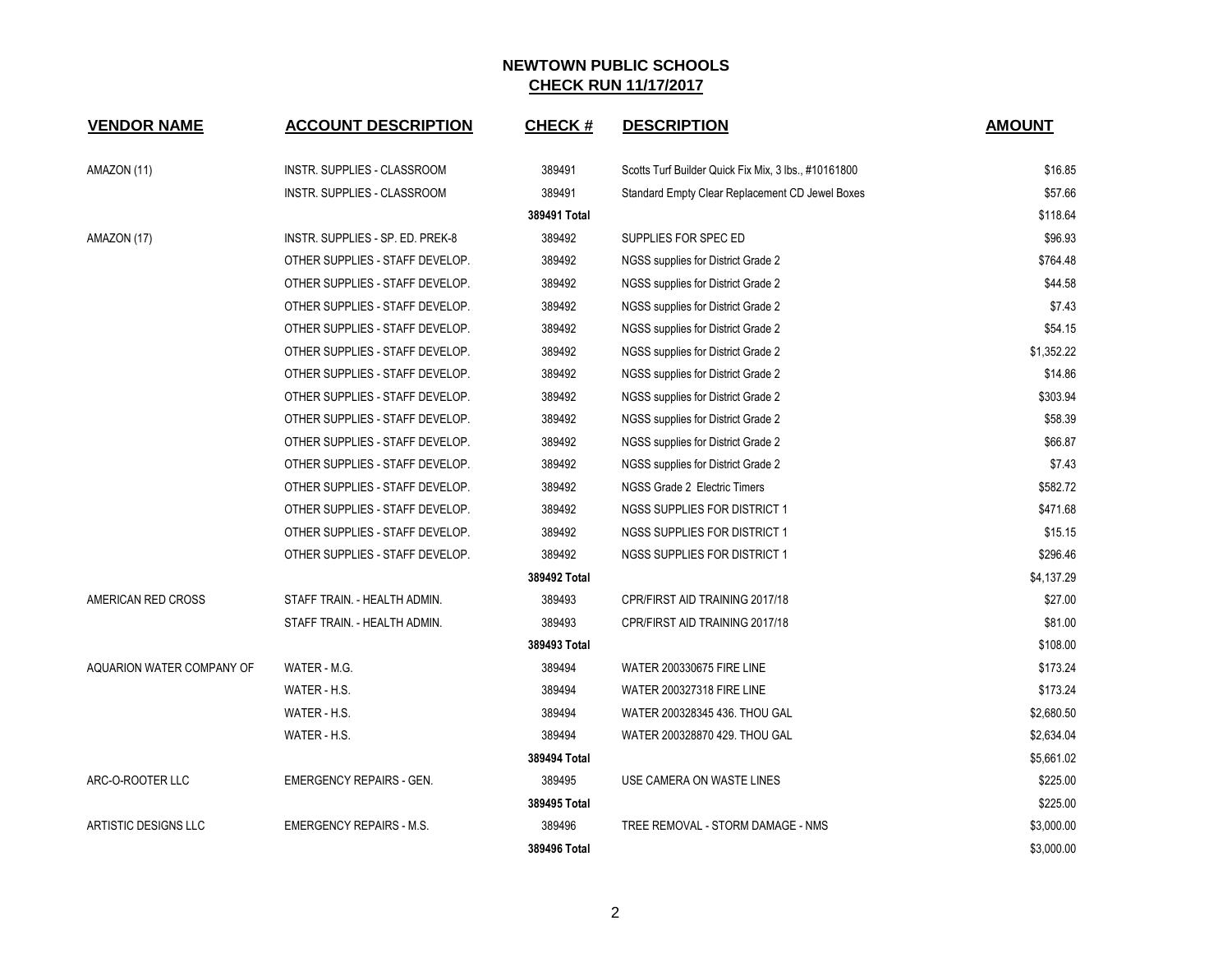| <b>VENDOR NAME</b>                   | <b>ACCOUNT DESCRIPTION</b>           | <b>CHECK#</b> | <b>DESCRIPTION</b>                                    | <b>AMOUNT</b> |
|--------------------------------------|--------------------------------------|---------------|-------------------------------------------------------|---------------|
| AUTO HOME COMMERCIAL                 | <b>EMERGENCY REPAIRS - RIS.</b>      | 389497        | PA SYSTEM / CLOCK REPAIRS - RIS                       | \$179.90      |
|                                      | <b>EMERGENCY REPAIRS - H.S.</b>      | 389497        | PA SYSTEM / CLOCK REPAIRS - NHS                       | \$290.06      |
|                                      |                                      | 389497 Total  |                                                       | \$469.96      |
| <b>BLICK ART MATERIALS</b>           | INSTR. SUPPLIES - CLASSROOM          | 389498        | Violet prisma pencil, item 20508-6501 violet          | \$55.68       |
|                                      |                                      | 389498 Total  |                                                       | \$55.68       |
| <b>BOWLES, PATRICIA</b>              | OTHER SUPPLIES - STAFF DEVELOP.      | 389499        | <b>CRA PURCHASES</b>                                  | \$67.90       |
|                                      |                                      | 389499 Total  |                                                       | \$67.90       |
| BRIDGEPORT BOARD OF                  | TUITION - OUT-OF-DISTRICT REG. ED.   | 389500        | TUITION - OUT-OF-DISTRICT REG. ED.                    | \$3,000.00    |
|                                      |                                      | 389500 Total  |                                                       | \$3,000.00    |
| <b>BROCKETT, EUGENIA</b>             | STAFF TRAVEL - PUPIL SERV.           | 389501        | TRAVEL 10/16/17 - 11/15/17                            | \$78.11       |
|                                      |                                      | 389501 Total  |                                                       | \$78.11       |
| <b>BUREAU OF EDUCATION &amp; RES</b> | STAFF TRAIN. - CLASSROOM             | 389502        | <b>Standard Seminar Registration</b>                  | \$259.00      |
|                                      | STAFF TRAIN. - CLASSROOM             | 389502        | <b>Standard Seminar Registration</b>                  | \$259.00      |
|                                      |                                      | 389502 Total  |                                                       | \$518.00      |
| <b>BUREAU OF EDUCATION &amp; RES</b> | STAFF TRAIN. - CLASSROOM             | 389503        | Seminar Registration Fee (BSB8W1)                     | \$249.00      |
|                                      |                                      | 389503 Total  |                                                       | \$249.00      |
| CANFIELD, CHRISTIAN                  | <b>INSTR. SUPPLIES - SCIENCE</b>     | 389504        | <b>FRUIT</b>                                          | \$83.99       |
|                                      |                                      | 389504 Total  |                                                       | \$83.99       |
| <b>CED</b>                           | <b>B&amp;G SUPPLIES - MAINT.</b>     | 389505        | <b>FLUORESCENT BULBS - MAINT SUPPLIES</b>             | \$780.00      |
|                                      |                                      | 389505 Total  |                                                       | \$780.00      |
| CES                                  | STAFF TRAIN. - STAFF DEVELOP.        | 389506        | TEAM Initail Support Three days                       | \$150.00      |
|                                      |                                      | 389506 Total  |                                                       | \$150.00      |
| <b>CHARTER COMMUNICATION</b>         | CONTRACTED SERV. - TECH ED.          | 389507        | CABLE TV SUBSCRIPTION                                 | \$7.37        |
|                                      |                                      | 389507 Total  |                                                       | \$7.37        |
| CHAVES BAKERY INC.                   | INSTR. SUPPLIES - LIFE MAN./CULINARY | 389508        | ROLLS- GRINDERS                                       | \$70.07       |
|                                      |                                      | 389508 Total  |                                                       | \$70.07       |
| CHIEF ARCHITECT                      | TECH. SOFTWARE - INFO. TECH.         | 389509        | 1 Year Support & Software Assurance (SSA)             | \$810.00      |
|                                      |                                      | 389509 Total  |                                                       | \$810.00      |
| <b>COLLINS SPORTS MEDICINE</b>       | INSTR. SUPPLIES - SPORTS             | 389510        | Sports Trainer Supplies - see attached supplies sheet | \$2,083.48    |
|                                      | <b>INSTR. SUPPLIES - SPORTS</b>      | 389510        | Sports Trainer Supplies - see attached supplies sheet | \$740.80      |
|                                      |                                      | 389510 Total  |                                                       | \$2,824.28    |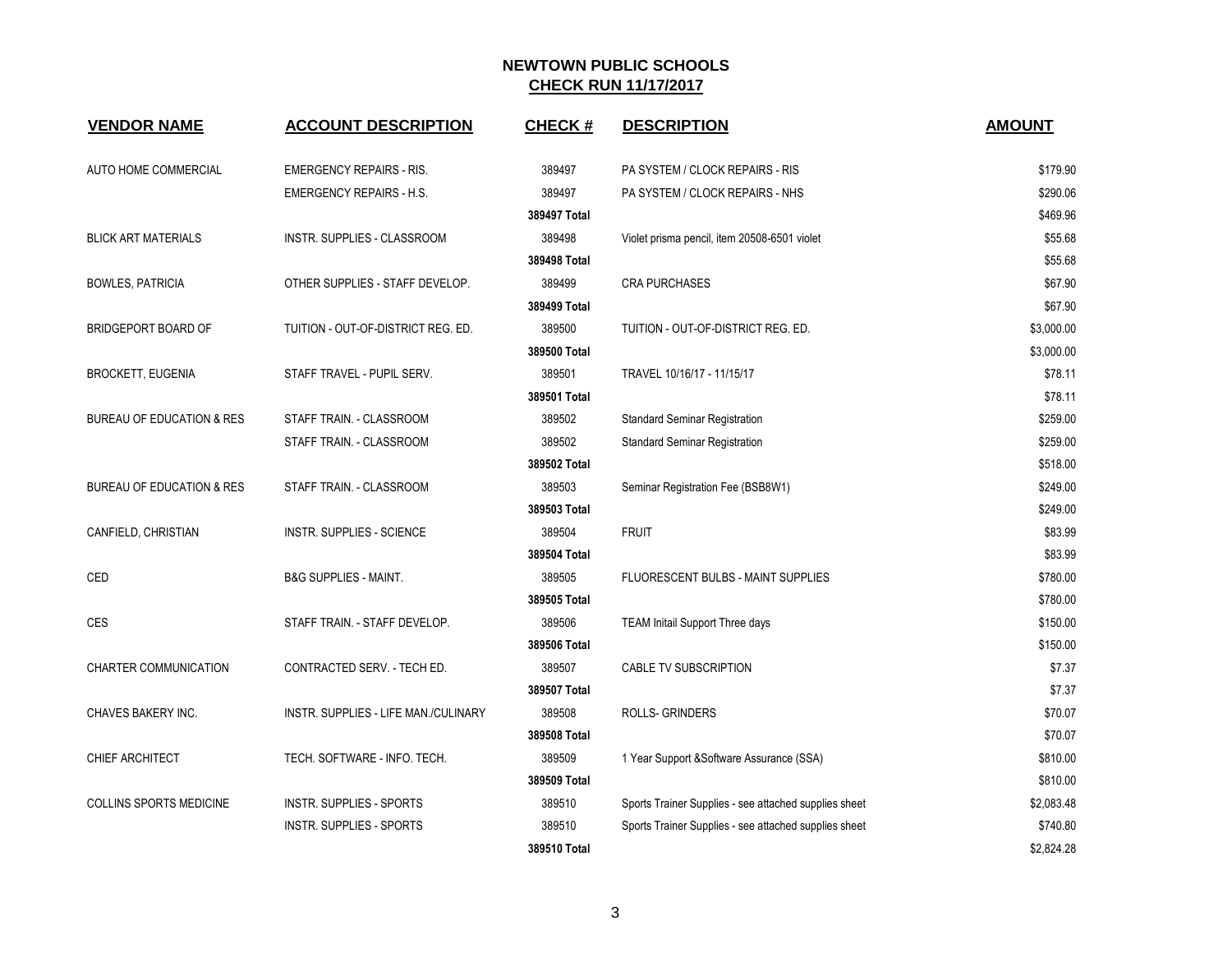| <b>VENDOR NAME</b>                 | <b>ACCOUNT DESCRIPTION</b>      | <b>CHECK#</b> | <b>DESCRIPTION</b>                             | <b>AMOUNT</b> |
|------------------------------------|---------------------------------|---------------|------------------------------------------------|---------------|
| COMPETENT CLASSROOM LLC T          | STAFF TRAIN. - STAFF DEVELOP.   | 389511        | STAFF TRAIN. - STAFF DEVELOP.                  | \$3,000.00    |
|                                    |                                 | 389511 Total  |                                                | \$3,000.00    |
| CONN LIBRARY CONSORT               | <b>MEMBERSHIPS - LIBRARY</b>    | 389512        | CLC MEMBERSHIP DUES 2017/18 HAW                | \$53.35       |
|                                    | MEMBERSHIPS - LIBRARY           | 389512        | CLC MEMBERSHIP DUES 2017/18 S/H                | \$65.42       |
|                                    | MEMBERSHIPS - LIBRARY           | 389512        | CLC MEMBERSHIP DUES 2017/18 M/G                | \$67.77       |
|                                    | MEMBERSHIPS - LIBRARY           | 389512        | CLC MEMBERSHIP DUES 2017/18 HOM                | \$51.00       |
|                                    | <b>MEMBERSHIPS - LIBRARY</b>    | 389512        | CLC MEMBERSHIP DUES 2017/18 RIS                | \$118.05      |
|                                    | <b>SUPPLIES - LIBRARY</b>       | 389512        | CLC MEMBERSHIP DUES 2017/18 H/S                | \$304.41      |
|                                    |                                 | 389512 Total  |                                                | \$660.00      |
| CONNEC-TO-TALK                     | PROF. SERV. - PSYCH/MED. EVAL.  | 389513        | ABA SERV 11/05/17 - 11/09/17                   | \$1,120.00    |
|                                    | PROF. SERV. - PSYCH/MED. EVAL.  | 389513        | BCBA CONSULT 11/06/17 - 11/10/17               | \$1,700.00    |
|                                    |                                 | 389513 Total  |                                                | \$2,820.00    |
| CONNECTICUT PEST ELIMINATOR        | <b>B&amp;G CONTRACTED SERV.</b> | 389514        | MONTHLY PEST CONTROL - ALL SCHOOLS (2017-2018) | \$150.00      |
|                                    | <b>B&amp;G CONTRACTED SERV.</b> | 389514        | MONTHLY PEST CONTROL - ALL SCHOOLS (2017-2018) | \$150.00      |
|                                    | <b>B&amp;G CONTRACTED SERV.</b> | 389514        | MONTHLY PEST CONTROL - ALL SCHOOLS (2017-2018) | \$900.00      |
|                                    | B&G CONTRACTED SERV.            | 389514        | MONTHLY PEST CONTROL - ALL SCHOOLS (2017-2018) | \$250.00      |
|                                    |                                 | 389514 Total  |                                                | \$1,450.00    |
| <b>CREC</b>                        | STAFF TRAIN. - STAFF DEVELOP.   | 389515        | STAFF TRAIN. - STAFF DEVELOP.                  | \$150.00      |
|                                    |                                 | 389515 Total  |                                                | \$150.00      |
| <b>CRYSTAL ROCK</b>                | INSTR. SUPPLIES - CLASSROOM     | 389516        | Delivery of 20 5-gallon bottles of water       | \$65.00       |
|                                    | INSTR. SUPPLIES - CLASSROOM     | 389516        | Rental of Water cooler/heater                  | \$5.00        |
|                                    |                                 | 389516 Total  |                                                | \$70.00       |
| DELL MARKETING L.P.                | EQUIPMENT - INFO. TECH.         | 389517        | Dell Latitude 3380Quote 300001825              | \$13,186.80   |
|                                    |                                 | 389517 Total  |                                                | \$13,186.80   |
| DEVINE, PAUL                       | STAFF TRAVEL - B & G ADMIN.     | 389518        | TRAVEL OCT 2017                                | \$112.19      |
|                                    |                                 | 389518 Total  |                                                | \$112.19      |
| <b>PRIVATE</b>                     | TUITION - OUT-OF-DISTRICT       | 389519        | TUITION - OUT-OF-DISTRICT                      | \$1,100.00    |
|                                    |                                 | 389519 Total  |                                                | \$1,100.00    |
| <b>EAGLE FENCE &amp; GUARDRAIL</b> | B. & G. REPAIRS - M.S.          | 389520        | REPLACE GAS METER ENCLOSURE FENCING - NMS      | \$2,590.00    |
|                                    | B. & G. REPAIRS - H.S.          | 389520        | <b>BARRIER GATE REPAIR - NHS</b>               | \$275.00      |
|                                    |                                 | 389520 Total  |                                                | \$2,865.00    |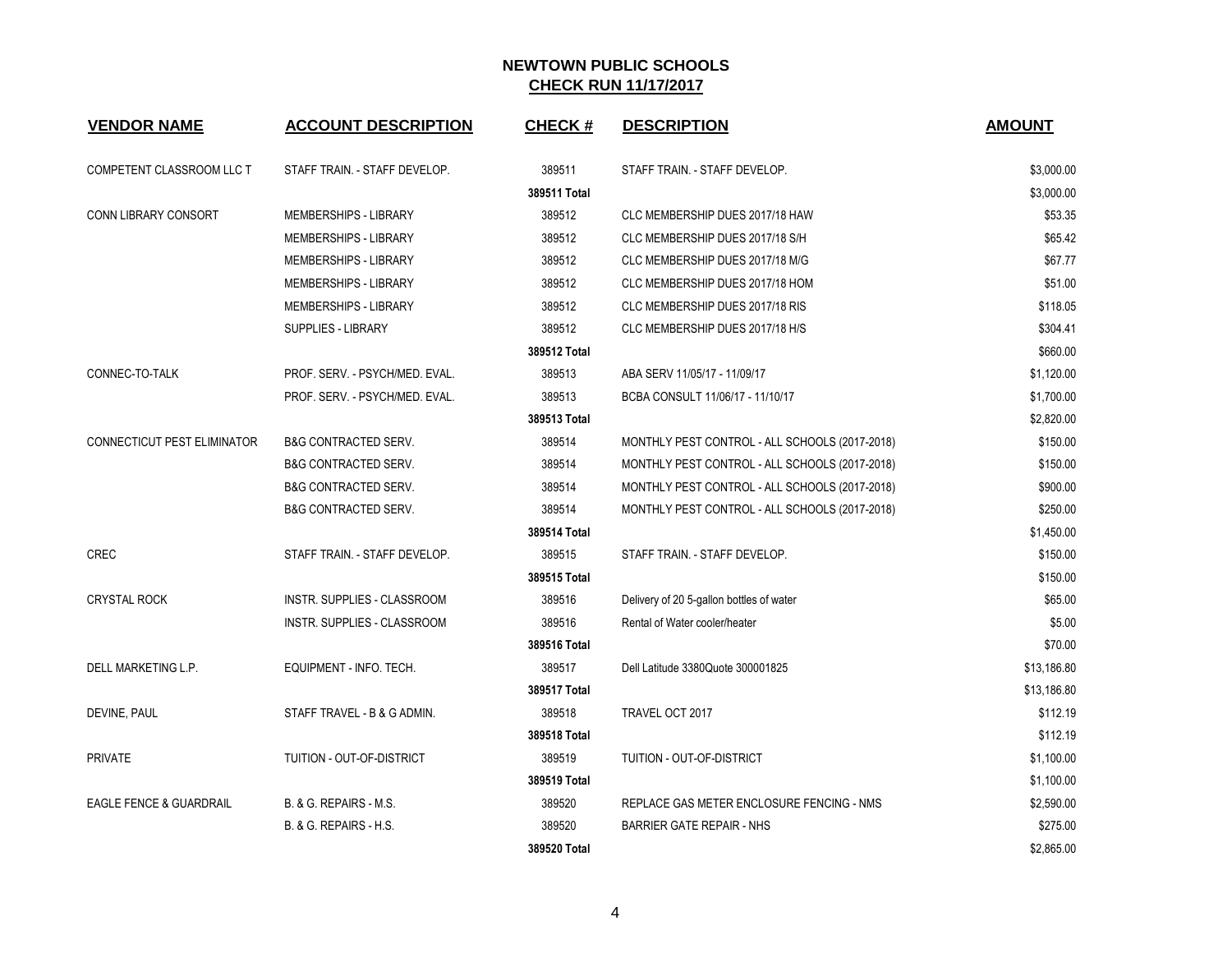| <b>VENDOR NAME</b>          | <b>ACCOUNT DESCRIPTION</b>       | <b>CHECK#</b> | <b>DESCRIPTION</b>                                            | <b>AMOUNT</b> |
|-----------------------------|----------------------------------|---------------|---------------------------------------------------------------|---------------|
| EAST RIVER ENERGY INC.      | FUEL OIL - H.S.                  | 389521        | PUMP OUT 6 HRS                                                | \$1,336.50    |
|                             |                                  | 389521 Total  |                                                               | \$1,336.50    |
| <b>EDADVANCE</b>            | TUITION - OUT-OF-DISTRICT        | 389522        | TUITION - OUT-OF-DISTRICT                                     | \$5,600.00    |
|                             | TUITION - OUT-OF-DISTRICT        | 389522        | TUITION - OUT-OF-DISTRICT                                     | \$540.00      |
|                             | STAFF TRAIN. - STAFF DEVELOP.    | 389522        | STAFF TRAIN. - STAFF DEVELOP.                                 | \$800.00      |
|                             |                                  | 389522 Total  |                                                               | \$6,940.00    |
| ELITE ROOFING & RESTORATION | <b>EMERGENCY REPAIRS - H.</b>    | 389523        | ROOF REPAIRS - HAWL                                           | \$1,375.00    |
|                             | <b>EMERGENCY REPAIRS - H.</b>    | 389523        | ROOF REPAIRS - HAWL                                           | \$1,575.00    |
|                             |                                  | 389523 Total  |                                                               | \$2,950.00    |
| EVERSOURCE (ELEC-BOE)       | ELECTRICITY - M.S.               | 389524        | ELEC 51658443072 42,085.00 KWH                                | \$6,774.11    |
|                             | ELECTRICITY - M.S.               | 389524        | ELEC 51352546030 226.70 KWH                                   | \$392.18      |
|                             |                                  | 389524 Total  |                                                               | \$7,166.29    |
| EVERSOURCE (GAS-BOE)        | PROPANE & NATURAL GAS - HAW.     | 389525        | GAS 57890556004 640. CCF                                      | \$1,230.56    |
|                             | PROPANE & NATURAL GAS - RIS.     | 389525        | GAS 57410220032 940.00 CCF                                    | \$2,838.05    |
|                             | PROPANE & NATURAL GAS - H.S.     | 389525        | GAS 57445161052 1870.0 CCF                                    | \$5,397.87    |
|                             |                                  | 389525 Total  |                                                               | \$9,466.48    |
| <b>PRIVATE</b>              | TUITION - OUT-OF-DISTRICT        | 389526        | TUITION - OUT-OF-DISTRICT                                     | \$15,000.00   |
|                             |                                  | 389526 Total  |                                                               | \$15,000.00   |
| <b>PRIVATE</b>              | TUITION - OUT-OF-DISTRICT        | 389527        | TUITION - OUT-OF-DISTRICT                                     | \$32,000.00   |
|                             |                                  | 389527 Total  |                                                               | \$32,000.00   |
| <b>FISHER SCIENTIFIC</b>    | <b>INSTR. SUPPLIES - SCIENCE</b> | 389528        | 50-111-1107 MSC 8point snap-off blade knife for Anatomy Class | \$44.40       |
|                             |                                  | 389528 Total  |                                                               | \$44.40       |
| FOLLETT SCHOOL SOLUTIONS    | <b>SUPPLIES - LIBRARY</b>        | 389529        | Books. Please see attached.                                   | \$266.82      |
|                             | SUPPLIES - LIBRARY               | 389529        | AV titles. Please see attached.                               | \$181.52      |
|                             | SUPPLIES - LIBRARY               | 389529        | Cataloging/processing books.                                  | \$15.18       |
|                             | SUPPLIES - LIBRARY               | 389529        | Cataloging/processing AV titles. NO SHIPPING.                 | \$2.76        |
|                             |                                  | 389529 Total  |                                                               | \$466.28      |
| <b>FRONTIER</b>             | <b>TELEPHONE &amp; CABLE</b>     | 389530        | TELEPHONE SERV 2017/18                                        | \$836.48      |
|                             |                                  | 389530 Total  |                                                               | \$836.48      |
| <b>FRONTIER</b>             | <b>TELEPHONE &amp; CABLE</b>     | 389531        | TELEPHONE SERV 2017/18                                        | \$695.28      |
|                             |                                  | 389531 Total  |                                                               | \$695.28      |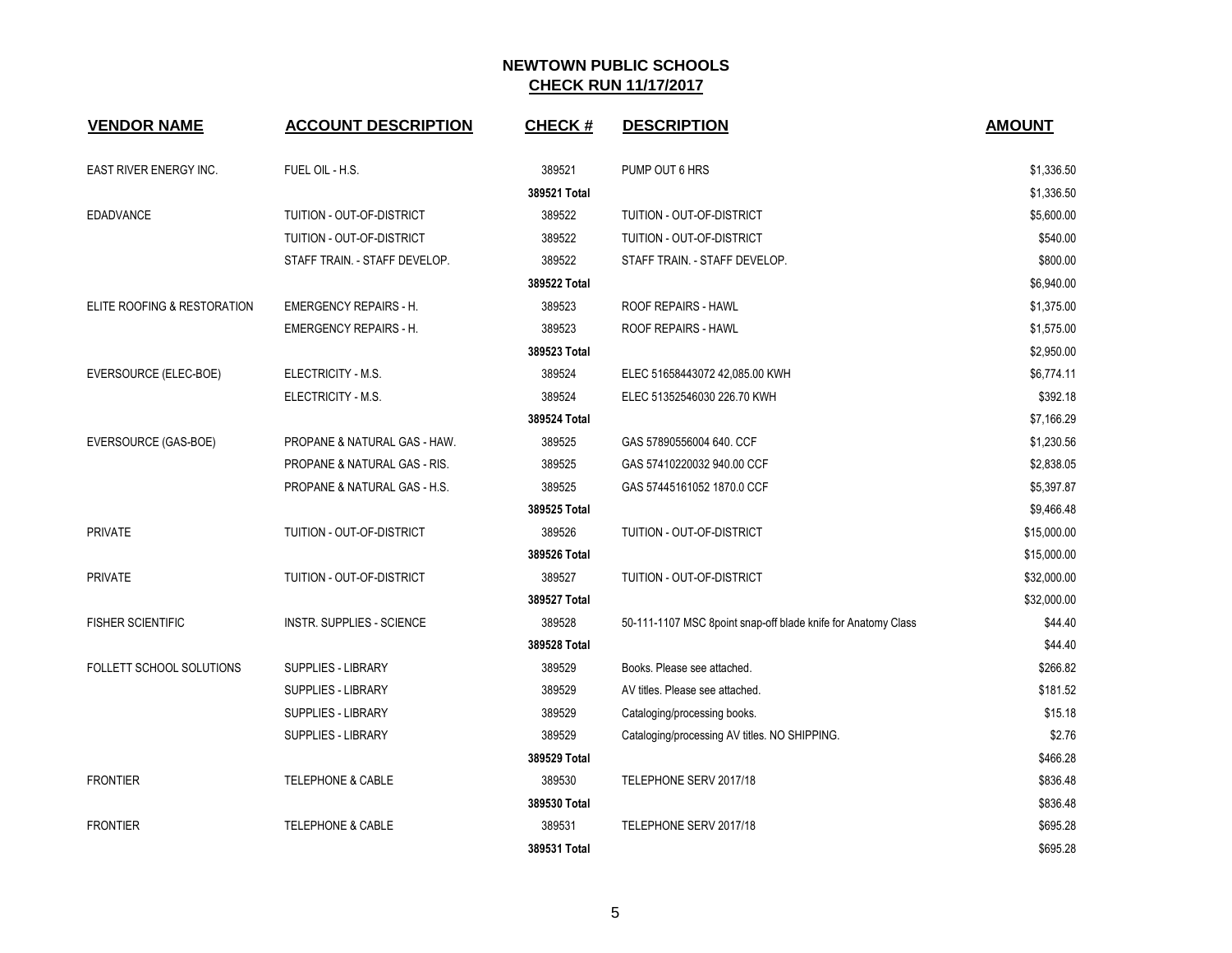| <b>VENDOR NAME</b>              | <b>ACCOUNT DESCRIPTION</b>          | <b>CHECK#</b> | <b>DESCRIPTION</b>                                    | <b>AMOUNT</b> |
|---------------------------------|-------------------------------------|---------------|-------------------------------------------------------|---------------|
| <b>FRONTIER</b>                 | <b>TELEPHONE &amp; CABLE</b>        | 389532        | TELEPHONE SERV 2017/18                                | \$2,404.73    |
|                                 |                                     | 389532 Total  |                                                       | \$2,404.73    |
| <b>FRONTIER</b>                 | <b>TELEPHONE &amp; CABLE</b>        | 389533        | TELEPHONE SERV 2017/18                                | \$65.34       |
|                                 |                                     | 389533 Total  |                                                       | \$65.34       |
| GLASER, LISA                    | PROF. SERV. - PSYCH/MED. EVAL.      | 389534        | PROF. SERV. - PSYCH/MED. EVAL.                        | \$600.00      |
|                                 |                                     | 389534 Total  |                                                       | \$600.00      |
| <b>GONSKI, JILL</b>             | INSTR. SUPPLIES - SP. ED. H.S.      | 389535        | TOOLS FOR LIVING COOKING                              | \$43.86       |
|                                 |                                     | 389535 Total  |                                                       | \$43.86       |
| GOVCONNECTION, INC.             | <b>REPAIRS - LIBRARY</b>            | 389536        | Replacement Lamp for PowerLite 95 Epson Projector     | \$116.78      |
|                                 |                                     | 389536 Total  |                                                       | \$116.78      |
| <b>HAT CITY PAPER &amp; SUP</b> | <b>B&amp;G SUPPLIES - CUSTODIAL</b> | 389537        | PAPER PRODUCTS / DISPENSERS - CUST SUPPLIES           | \$3,931.20    |
|                                 |                                     | 389537 Total  |                                                       | \$3,931.20    |
| HB COMMUNICATIONS INC.          | REPAIRS - INFO. TECH.               | 389538        | Epson Powerltie 680 UST                               | \$1,526.00    |
|                                 | REPAIRS - INFO. TECH.               | 389538        | Epson Powerlite 530                                   | \$3,845.00    |
|                                 | REPAIRS - INFO. TECH.               | 389538        | Chief Coupler and Fixed Pipe                          | \$225.00      |
|                                 | REPAIRS - INFO. TECH.               | 389538        | Epson Ppowerlite 965H (B146)                          | \$645.00      |
|                                 | REPAIRS - INFO. TECH.               | 389538        | Mounts, Cables, wall plate, HDMI Connection           | \$627.00      |
|                                 | REPAIRS - INFO. TECH.               | 389538        | Labor to uninstall old projector,                     | \$1,453.00    |
|                                 |                                     | 389538 Total  |                                                       | \$8,321.00    |
| HOMETOWN TOOL LLC               | <b>B&amp;G SUPPLIES - CUSTODIAL</b> | 389539        | CUSTODIAN UNIFORM (2017-2018)                         | \$89.97       |
|                                 | <b>B&amp;G SUPPLIES - CUSTODIAL</b> | 389539        | CUSTODIAN UNIFORM (2017-2018)                         | \$248.96      |
|                                 | <b>B&amp;G SUPPLIES - CUSTODIAL</b> | 389539        | CUSTODIAN UNIFORM (2017-2018)                         | \$247.96      |
|                                 | <b>B&amp;G SUPPLIES - CUSTODIAL</b> | 389539        | CUSTODIAN UNIFORM (2017-2018)                         | \$249.95      |
|                                 | <b>B&amp;G SUPPLIES - CUSTODIAL</b> | 389539        | CUSTODIAN UNIFORM (2017-2018)                         | \$249.91      |
|                                 | <b>B&amp;G SUPPLIES - CUSTODIAL</b> | 389539        | CUSTODIAN UNIFORM (2017-2018)                         | \$141.00      |
|                                 |                                     | 389539 Total  |                                                       | \$1,227.75    |
| INSTITUTE OF PROFESSIONAL       | PROF. SERV. - PSYCH/MED. EVAL.      | 389540        | PROF. SERV. - PSYCH/MED. EVAL.                        | \$4,600.00    |
|                                 |                                     | 389540 Total  |                                                       | \$4,600.00    |
| <b>INTEGRITY PIANO SERVICE</b>  | <b>REPAIRS - MUSIC</b>              | 389541        | Services on Upright UST-6 (SN: K853595), in Cafeteria | \$116.00      |
|                                 |                                     | 389541 Total  |                                                       | \$116.00      |
| <b>JUNE, KELLIE</b>             | STAFF TRAVEL - INFO. TECH.          | 389542        | POWERSCHOOL CONF FOOD & TRAVEL                        | \$105.18      |
|                                 |                                     | 389542 Total  |                                                       | \$105.18      |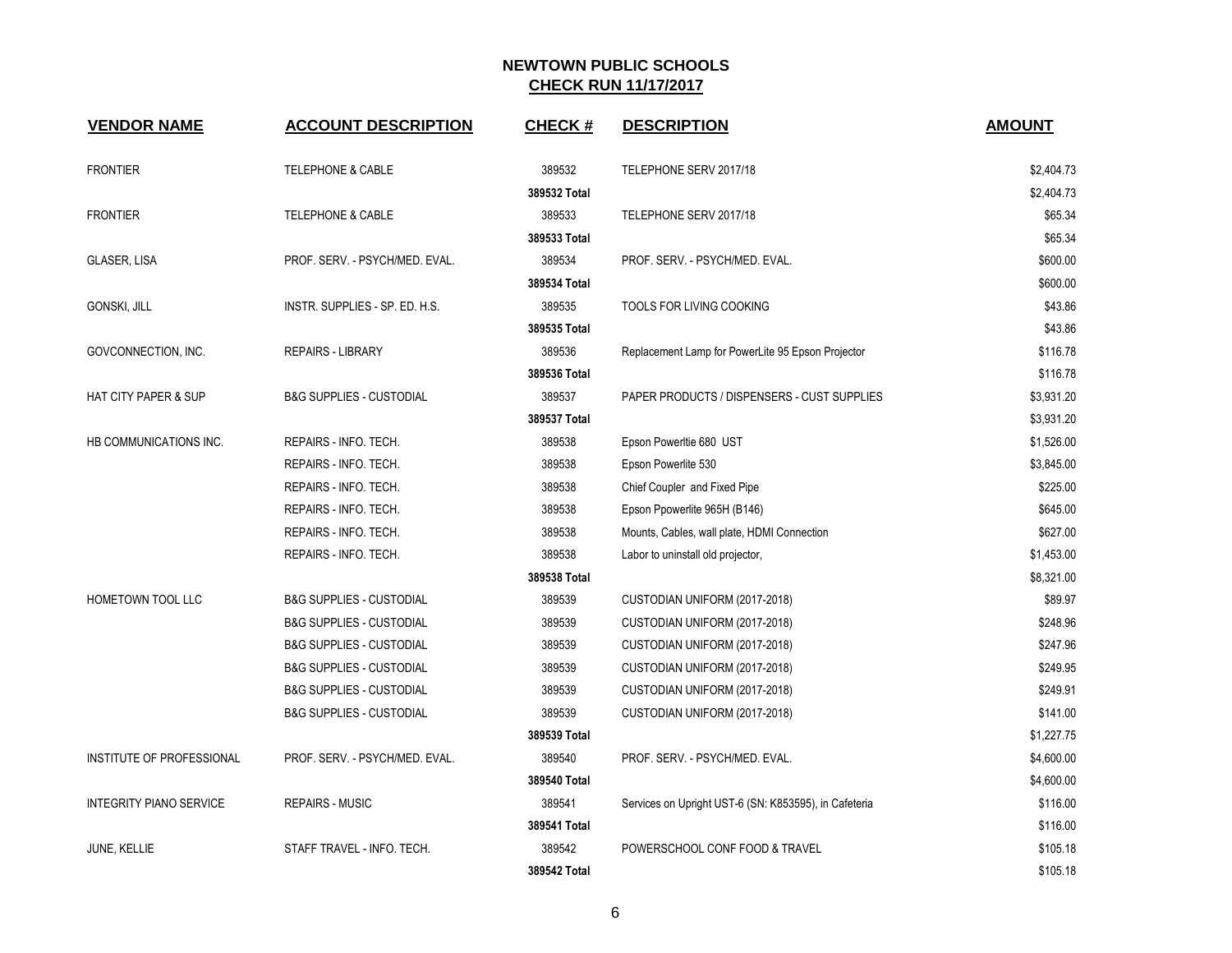| <b>VENDOR NAME</b>       | <b>ACCOUNT DESCRIPTION</b>      | <b>CHECK#</b> | <b>DESCRIPTION</b>                          | <b>AMOUNT</b> |
|--------------------------|---------------------------------|---------------|---------------------------------------------|---------------|
| KAMCO SUPPLY CORP OF NEW | B. & G. REPAIRS - HOM.          | 389543        | <b>CUSTODIAN ROOM - HOM</b>                 | \$120.19      |
|                          |                                 | 389543 Total  |                                             | \$120.19      |
| KONTRA, AMANDA           | OTHER SUPPLIES - STAFF DEVELOP. | 389544        | <b>READING ASSOC CONF</b>                   | \$33.95       |
|                          |                                 | 389544 Total  |                                             | \$33.95       |
| LAFERRIERE, CHERYL       | STAFF TRAIN. - ENGLISH          | 389545        | TRAVEL CRA 2017 CONF                        | \$37.98       |
|                          |                                 | 389545 Total  |                                             | \$37.98       |
| LAKESHORE LEARNING M     | OTHER SUPPLIES - STAFF DEVELOP. | 389546        | NGSS Supplies for District Grade 1          | \$1,603.87    |
|                          |                                 | 389546 Total  |                                             | \$1,603.87    |
| MAC GILL WILLIAM & C     | MEDICAL SUPPLIES - ELEM.        | 389547        | Item #30031 Finger Pulse Oximeter           | \$20.67       |
|                          | <b>MEDICAL SUPPLIES - H.S.</b>  | 389547        | Item #97230 Latex-Free Washcloths           | \$869.50      |
|                          | MEDICAL SUPPLIES - H.S.         | 389547        | Item #30031 Finger Pulse Oximeter           | \$20.67       |
|                          |                                 | 389547 Total  |                                             | \$910.84      |
| MACLAREN, KELLY          | STAFF TRAIN. - PUPIL SERV.      | 389548        | <b>BOOK FOR CRA CONF</b>                    | \$34.95       |
|                          |                                 | 389548 Total  |                                             | \$34.95       |
| MASON W.B. INC.          | OFF. SUPPLIES - BUS. SERV.      | 389549        | <b>SUPPLIES 2017/18</b>                     | \$201.48      |
|                          | INSTR. SUPPLIES - CLASSROOM     | 389549        | Copy paper & label tape - no shipping       | \$94.40       |
|                          | INSTR. SUPPLIES - CLASSROOM     | 389549        | Copy paper & label tape - no shipping       | \$548.75      |
|                          | INSTR. SUPPLIES - WORLD LANG.   | 389549        | COMP BOOKS, SCOTCH TAPE REFILLS - WL-V.CAMB | \$36.30       |
|                          | OFF. SUPPLIES - PUPIL SERV.     | 389549        | SUPPLIES PPS                                | \$23.79       |
|                          | OFF. SUPPLIES - PUPIL SERV.     | 389549        | <b>BOTTLED WATER</b>                        | \$30.95       |
|                          | INSTR. SUPPLIES - SCIENCE       | 389549        | INSTR. SUPPLIES - SCIENCE                   | (\$55.98)     |
|                          | INSTR. SUPPLIES - SCIENCE       | 389549        | INSTR. SUPPLIES - SCIENCE                   | \$55.98       |
|                          | INSTR. SUPPLIES - SCIENCE       | 389549        | INSTR. SUPPLIES - SCIENCE                   | \$55.98       |
|                          |                                 | 389549 Total  |                                             | \$991.65      |
| MELIORA ACADEMY INC.     | TUITION - OUT-OF-DISTRICT       | 389550        | TUITION - OUT-OF-DISTRICT                   | \$14,561.00   |
|                          |                                 | 389550 Total  |                                             | \$14,561.00   |
| MEYER WILLIAM B.INC.     | <b>EQUIP RENTAL - B&amp;G</b>   | 389551        | STORAGE TRAILER - NHS AV EQUIPMENT          | \$135.00      |
|                          |                                 | 389551 Total  |                                             | \$135.00      |
| MORSE & CO, E.A.         | REPAIRS - CUSTODIAL             | 389552        | VACUUM REPAIR PARTS - CUST REPAIRS          | \$3,130.52    |
|                          | <b>REPAIRS - CUSTODIAL</b>      | 389552        | CUSTODIAL MACHINE REPAIR PARTS-NMS          | \$175.90      |
|                          | <b>REPAIRS - CUSTODIAL</b>      | 389552        | <b>CUSTODIAL MACHINE REPAIR PARTS - NHS</b> | \$44.00       |
|                          |                                 | 389552 Total  |                                             | \$3,350.42    |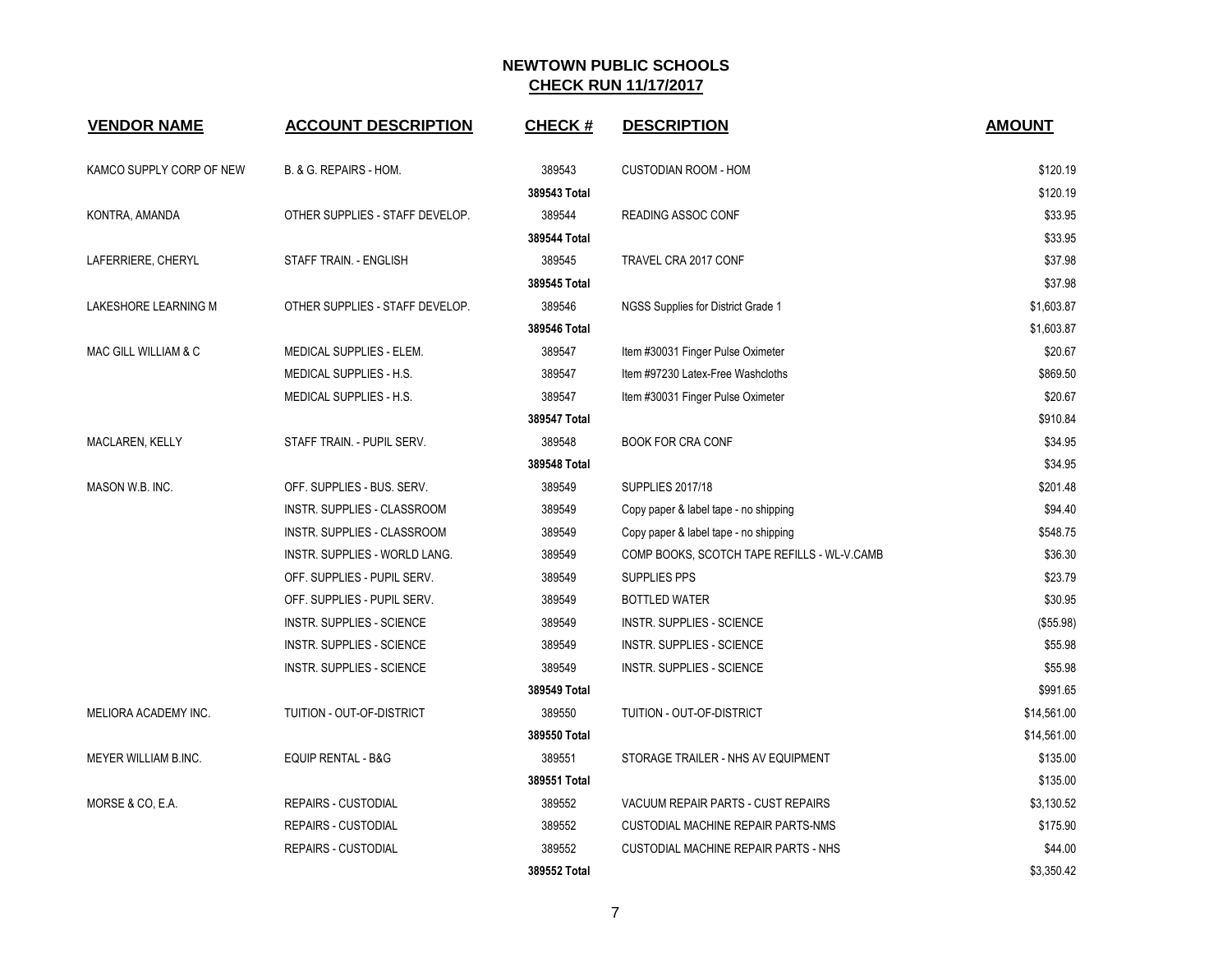| <b>VENDOR NAME</b>        | <b>ACCOUNT DESCRIPTION</b>       | <b>CHECK#</b> | <b>DESCRIPTION</b>                        | <b>AMOUNT</b> |
|---------------------------|----------------------------------|---------------|-------------------------------------------|---------------|
| MULLEN, SHAWN             | REPAIRS - C.W.E.                 | 389553        | PLUMBING SUPPLIES                         | \$27.61       |
|                           |                                  | 389553 Total  |                                           | \$27.61       |
| NATIONAL K12 CERAMIC EXHI | <b>INSTR. SUPPLIES - ART</b>     | 389554        | <b>ANNUAL EXHIBITION</b>                  | \$30.00       |
|                           |                                  | 389554 Total  |                                           | \$30.00       |
| NEWTEK@NHS                | PRINTING - ADMIN.                | 389555        | REFERRAL FORM                             | \$66.00       |
|                           | PRINTING - ADMIN.                | 389555        | <b>REFERRAL FORM</b>                      | \$40.00       |
|                           |                                  | 389555 Total  |                                           | \$106.00      |
| NEWTOWN FOOD SERVICES     | OFF./MEETING SUPPLIES - B.O.E.   | 389556        | BOE MEETING 10/04/17-10/16/17             | \$216.75      |
|                           | OFF. SUPPLIES - ADMIN.           | 389556        | For Professional Development refreshments | \$32.00       |
|                           | OFF. SUPPLIES - ADMIN.           | 389556        | PARENT MEETING BREAKFAST                  | \$104.25      |
|                           |                                  | 389556 Total  |                                           | \$353.00      |
| NEWTOWN HARDWARE          | <b>B&amp;G SUPPLIES - MAINT.</b> | 389557        | MAINT SUPPLIES - 2017-2018                | \$7.45        |
|                           | <b>B&amp;G SUPPLIES - MAINT.</b> | 389557        | <b>MAINT SUPPLIES - 2017-2018</b>         | \$9.96        |
|                           | <b>B&amp;G SUPPLIES - MAINT.</b> | 389557        | MAINT SUPPLIES - 2017-2018                | \$10.78       |
|                           | <b>B&amp;G SUPPLIES - MAINT.</b> | 389557        | MAINT SUPPLIES - 2017-2018                | \$16.18       |
|                           | <b>B&amp;G SUPPLIES - MAINT.</b> | 389557        | MAINT SUPPLIES - 2017-2018                | \$5.37        |
|                           | <b>B&amp;G SUPPLIES - MAINT.</b> | 389557        | MAINT SUPPLIES - 2017-2018                | \$20.92       |
|                           | <b>B&amp;G SUPPLIES - MAINT.</b> | 389557        | <b>MAINT SUPPLIES - 2017-2018</b>         | \$38.69       |
|                           | <b>B&amp;G SUPPLIES - MAINT.</b> | 389557        | <b>MAINT SUPPLIES - 2017-2018</b>         | \$4.66        |
|                           | <b>B&amp;G SUPPLIES - MAINT.</b> | 389557        | MAINT SUPPLIES - 2017-2018                | \$9.32        |
|                           | <b>B&amp;G SUPPLIES - MAINT.</b> | 389557        | MAINT SUPPLIES - 2017-2018                | \$4.49        |
|                           | <b>B&amp;G SUPPLIES - MAINT.</b> | 389557        | MAINT SUPPLIES - 2017-2018                | \$17.97       |
|                           | <b>B&amp;G SUPPLIES - MAINT.</b> | 389557        | MAINT SUPPLIES - 2017-2018                | \$7.20        |
|                           | <b>B&amp;G SUPPLIES - MAINT.</b> | 389557        | MAINT SUPPLIES - 2017-2018                | \$5.84        |
|                           | <b>B&amp;G SUPPLIES - MAINT.</b> | 389557        | MAINT SUPPLIES - 2017-2018                | \$38.69       |
|                           | <b>B&amp;G SUPPLIES - MAINT.</b> | 389557        | <b>MAINT SUPPLIES - 2017-2018</b>         | \$17.97       |
|                           | <b>B&amp;G SUPPLIES - MAINT.</b> | 389557        | <b>MAINT SUPPLIES - 2017-2018</b>         | \$24.44       |
|                           | <b>B&amp;G SUPPLIES - MAINT.</b> | 389557        | MAINT SUPPLIES - 2017-2018                | \$8.89        |
|                           | <b>B&amp;G SUPPLIES - MAINT.</b> | 389557        | MAINT SUPPLIES - 2017-2018                | \$33.27       |
|                           |                                  | 389557 Total  |                                           | \$282.09      |
| NEWTOWN POWER EQUIPMENT I | INSTR. SUPPLIES - TECH ED.       | 389558        | PAINT                                     | \$80.62       |
|                           |                                  | 389558 Total  |                                           | \$80.62       |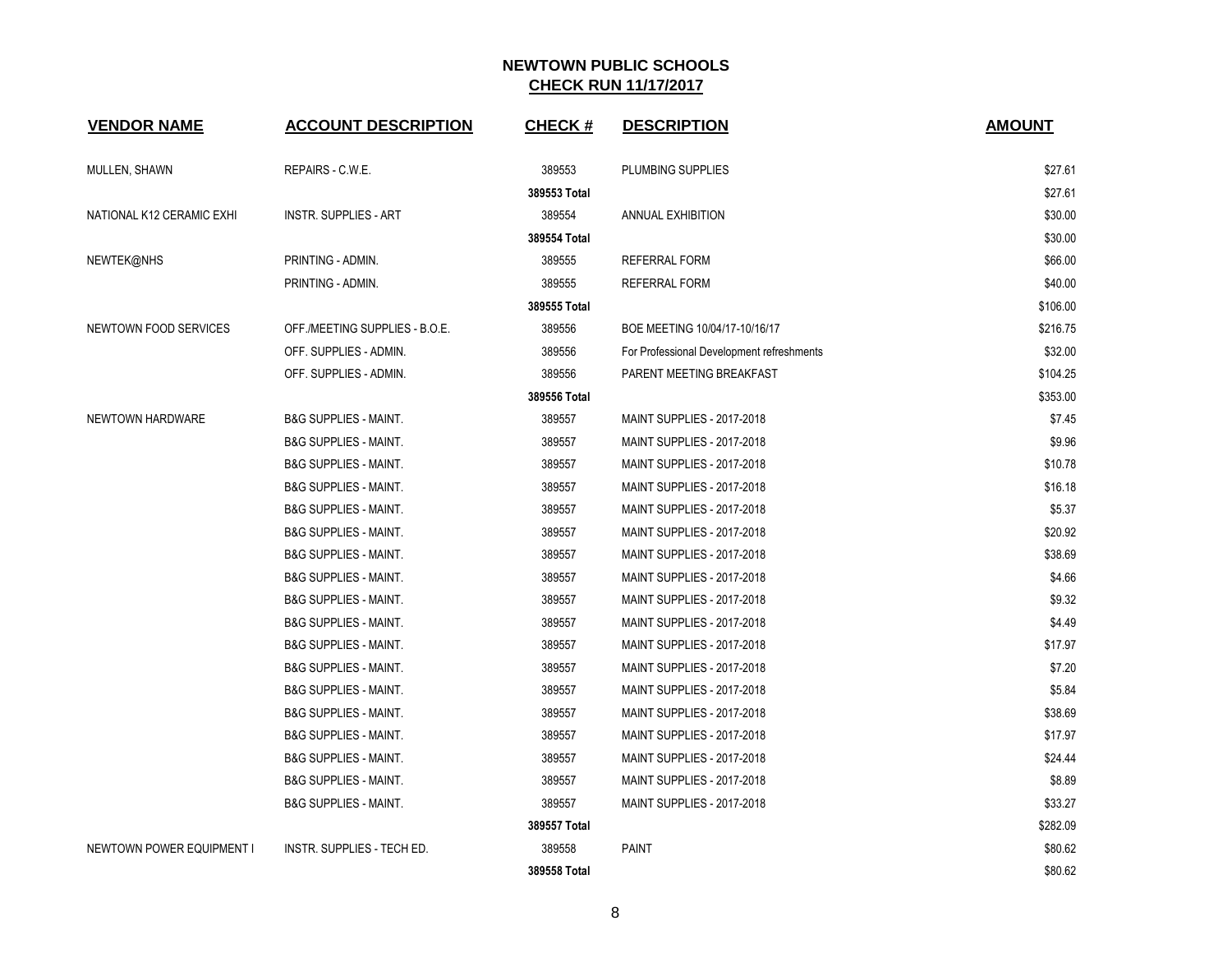| <b>VENDOR NAME</b>        | <b>ACCOUNT DESCRIPTION</b>         | <b>CHECK#</b> | <b>DESCRIPTION</b>                                        | <b>AMOUNT</b> |
|---------------------------|------------------------------------|---------------|-----------------------------------------------------------|---------------|
| NOBES, LISA               | OTHER SUPPLIES - STAFF DEVELOP.    | 389559        | <b>BOOK FROM CRA CONF</b>                                 | \$29.95       |
|                           |                                    | 389559 Total  |                                                           | \$29.95       |
| NORCOM CT                 | <b>REPAIRS - SECURITY</b>          | 389560        | Replacement Batteries for Motorola XPR-3500 Two Way Radio | \$510.00      |
|                           |                                    | 389560 Total  |                                                           | \$510.00      |
| <b>NUMOTION</b>           | INSTR. SUPPLIES - SP. ED. H.S.     | 389561        | CUSHIONS AND ADJUSTMENTS FOR STUDENT WHEELCHAIR           | \$76.99       |
|                           |                                    | 389561 Total  |                                                           | \$76.99       |
| OLSEN, ABIGAIL            | OTHER SUPPLIES - STAFF DEVELOP.    | 389562        | <b>BOOKS FOR READING CONF</b>                             | \$33.95       |
|                           |                                    | 389562 Total  |                                                           | \$33.95       |
| <b>ON-SITE SHREDDING</b>  | CONTRACTED SERV. - BUS. SERV.      | 389563        | SHREDDING SERV 2017/18 C/O                                | \$65.00       |
|                           | CONTRACTED SERV. - CLASSRM         | 389563        | SHREDDING SERV 2017/18 S/H                                | \$35.00       |
|                           |                                    | 389563 Total  |                                                           | \$100.00      |
| OSTAR, CATHY              | STAFF TRAIN. - CLASSROOM           | 389564        | <b>CONF &amp; DUES</b>                                    | \$65.00       |
|                           | INSTR. SUPPLIES - T.A.P./FLEX      | 389564        | <b>TAP SUPPLIES</b>                                       | \$591.10      |
|                           |                                    | 389564 Total  |                                                           | \$656.10      |
| PAPALIA, FORTUNATA        | OTHER SUPPLIES - STAFF DEVELOP.    | 389565        | <b>BOOKS FOR CRA CONF</b>                                 | \$29.95       |
|                           |                                    | 389565 Total  |                                                           | \$29.95       |
| PCM-G                     | EQUIPMENT - INFO. TECH.            | 389566        | PC Anywhere Cart 13763268 36 BAY                          | \$945.00      |
|                           |                                    | 389566 Total  |                                                           | \$945.00      |
| PEPPER J.W. & SON IN      | <b>INSTR. SUPPLIES - MUSIC</b>     | 389567        | <b>MUSIC SUPPLIES</b>                                     | \$171.99      |
|                           |                                    | 389567 Total  |                                                           | \$171.99      |
| PHONAK LLC                | EQUIPMENT - SP/HEAR.               | 389568        | SEE ATTACHED FOR FM UNIT FOR NEWTOWN STUDENT              | \$1,878.74    |
|                           |                                    | 389568 Total  |                                                           | \$1,878.74    |
| PROACTIVE SPORTS MEDICINE | <b>INSTR. SUPPLIES - SPORTS</b>    | 389569        | Ref.Inv #1011 Athletic Training Services                  | \$700.00      |
|                           |                                    | 389569 Total  |                                                           | \$700.00      |
| RAGAINI, PEGGY            | STAFF TRAVEL - CLASSROOM           | 389570        | TRAVEL OCT 2017                                           | \$44.08       |
|                           |                                    | 389570 Total  |                                                           | \$44.08       |
| REALLY GOOD STUFF INC.    | INSTR. SUPPLIES - CLASSROOM        | 389571        | 163365 Math Talk Sentence Stems                           | \$10.99       |
|                           | INSTR. SUPPLIES - CLASSROOM        | 389571        | shipping                                                  | \$4.95        |
|                           | <b>INSTR. SUPPLIES - CLASSROOM</b> | 389571        | Make A Splash 120-Mat Floor Game, with Guide              | \$29.99       |
|                           | INSTR. SUPPLIES - CLASSROOM        | 389571        | Math Adventures Games, with Guide, Grades K-1, Set 1      | \$29.99       |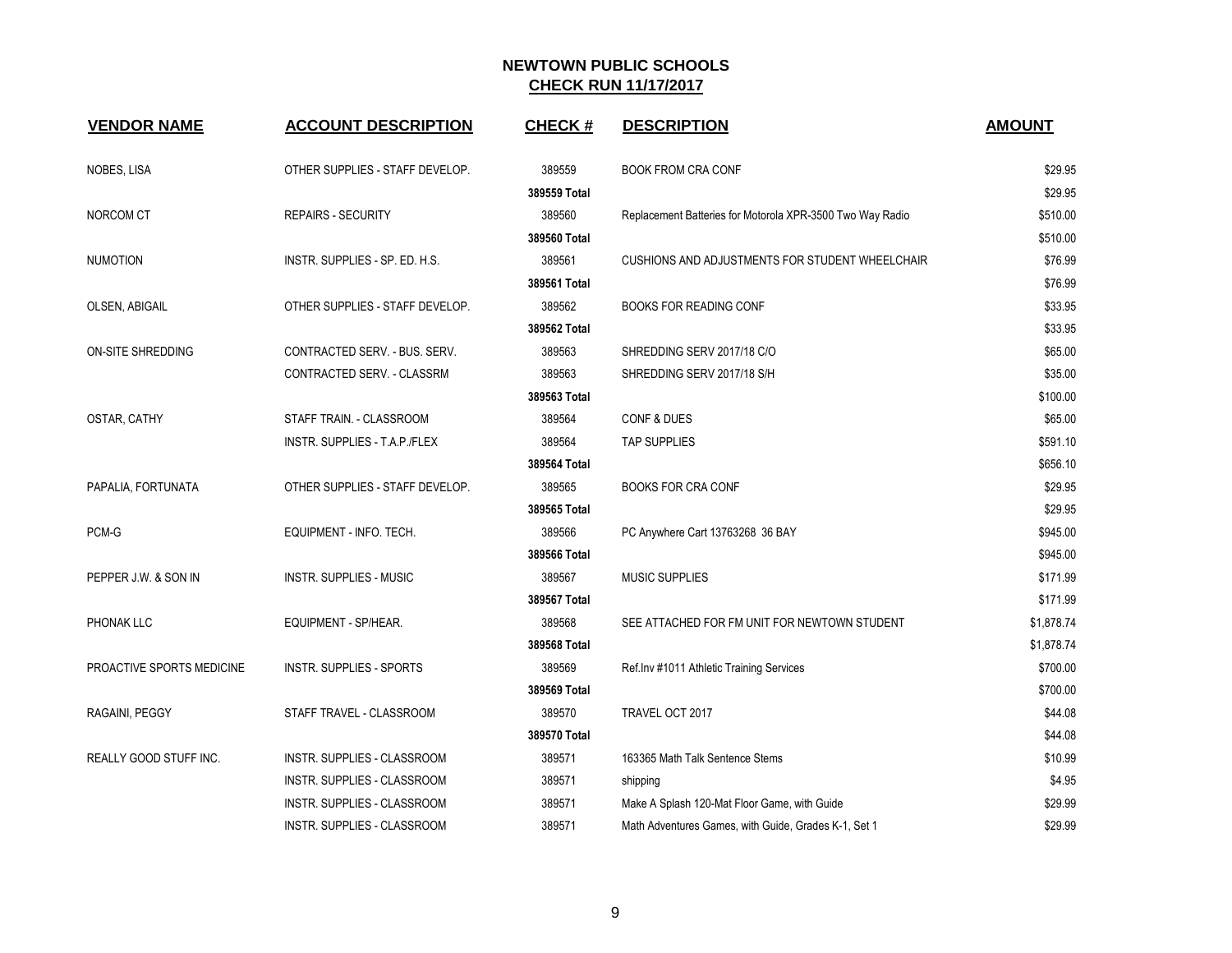| <b>VENDOR NAME</b>        | <b>ACCOUNT DESCRIPTION</b>          | <b>CHECK#</b> | <b>DESCRIPTION</b>                                     | <b>AMOUNT</b> |
|---------------------------|-------------------------------------|---------------|--------------------------------------------------------|---------------|
| REALLY GOOD STUFF INC.    | INSTR. SUPPLIES - CLASSROOM         | 389571        | Math Adventures Games, with Guide, Grades K-1, Set 2   | \$29.99       |
|                           | INSTR. SUPPLIES - CLASSROOM         | 389571        | Shipping and Handling charges                          | \$8.95        |
|                           |                                     | 389571 Total  |                                                        | \$114.86      |
| RICCIO LANDSCAPING LLC    | <b>B&amp;G CONTRACTED SERV.</b>     | 389572        | TREE WORK - HAWLEY                                     | \$8,650.00    |
|                           |                                     | 389572 Total  |                                                        | \$8,650.00    |
| SAFEGUARD BUSINESS S      | OFF. SUPPLIES - BUS. SERV.          | 389573        | QUANTITY 1200 1099R DOUBLE WINDOW ENV #DWMR            | \$216.42      |
|                           | OFF. SUPPLIES - BUS. SERV.          | 389573        | QUANTITY 3 500 PKSBLANK W-2 #L87B500                   | \$214.24      |
|                           | OFF. SUPPLIES - BUS. SERV.          | 389573        | QUANTITY 1500 DBLE WINDOW ENV. #DW387D                 | \$345.12      |
|                           | OFF. SUPPLIES - BUS. SERV.          | 389573        | QUANTITY 4 PKSPRE-PRINTED 1099 MISC. COPY A #LMA       | \$32.38       |
|                           | OFF. SUPPLIES - BUS. SERV.          | 389573        | QUANTITY 4 PKS MISC. LASER BLANK 1099 #LMBL            | \$32.38       |
|                           | OFF. SUPPLIES - BUS. SERV.          | 389573        | QUANTITY 2 PKS LASER 1095-C EMPLOYER #1095C500         | \$183.29      |
|                           | OFF. SUPPLIES - BUS. SERV.          | 389573        | QUANTITY 1 PK 1095-C CONT INUATION #1095CC50           | \$12.14       |
|                           | OFF. SUPPLIES - BUS. SERV.          | 389573        | <b>SHIPPING</b>                                        | \$41.11       |
|                           |                                     | 389573 Total  |                                                        | \$1,077.08    |
| <b>SCALLON, NANCY</b>     | STAFF TRAIN. - CLASSROOM            | 389574        | CRA CONF                                               | \$160.00      |
|                           |                                     | 389574 Total  |                                                        | \$160.00      |
| <b>SCHANIEL, EUGENE</b>   | <b>B&amp;G SUPPLIES - CUSTODIAL</b> | 389575        | SHOES (80674)                                          | \$150.00      |
|                           |                                     | 389575 Total  |                                                        | \$150.00      |
| SCHOOL HEALTH CORPORATION | MEDICAL SUPPLIES - H.S.             | 389576        | Assorted medical supplies for St. Rose School          | \$193.81      |
|                           | MEDICAL SUPPLIES - ELEM.            | 389576        | Item# 32076 1x3 Fabric Bandaids 1500/bx                | \$33.68       |
|                           | MEDICAL SUPPLIES - ELEM.            | 389576        | Shipping                                               | \$12.95       |
|                           |                                     | 389576 Total  |                                                        | \$240.44      |
| SOUND LISTENING ENVIRONME | <b>INSTR. SUPPLIES - CLASSROOM</b>  | 389577        | Classroom set of Hushh-ups                             | \$249.00      |
|                           | INSTR. SUPPLIES - CLASSROOM         | 389577        | Shipping                                               | \$37.35       |
|                           |                                     | 389577 Total  |                                                        | \$286.35      |
| SPC SCHOOL PUBLICATIONS C | PRINTING - ENGLISH                  | 389578        | 20 pages, 300 copies- The Hawkeye-Volume XXIX, Issue 2 | \$925.00      |
|                           |                                     | 389578 Total  |                                                        | \$925.00      |
| TABASKO, EILEEN           | OTHER SUPPLIES - STAFF DEVELOP.     | 389579        | <b>BOOK CORE MEASURE ASSASSMENTS READ</b>              | \$45.00       |
|                           |                                     | 389579 Total  |                                                        | \$45.00       |
| TAWEH, JOCELYNE           | STAFF TRAIN. - M.S.                 | 389580        | <b>STAFF TRAINING</b>                                  | \$175.00      |
|                           | STAFF TRAVEL - M.S.                 | 389580        | <b>TRAVEL CONF</b>                                     | \$107.64      |
|                           |                                     | 389580 Total  |                                                        | \$282.64      |